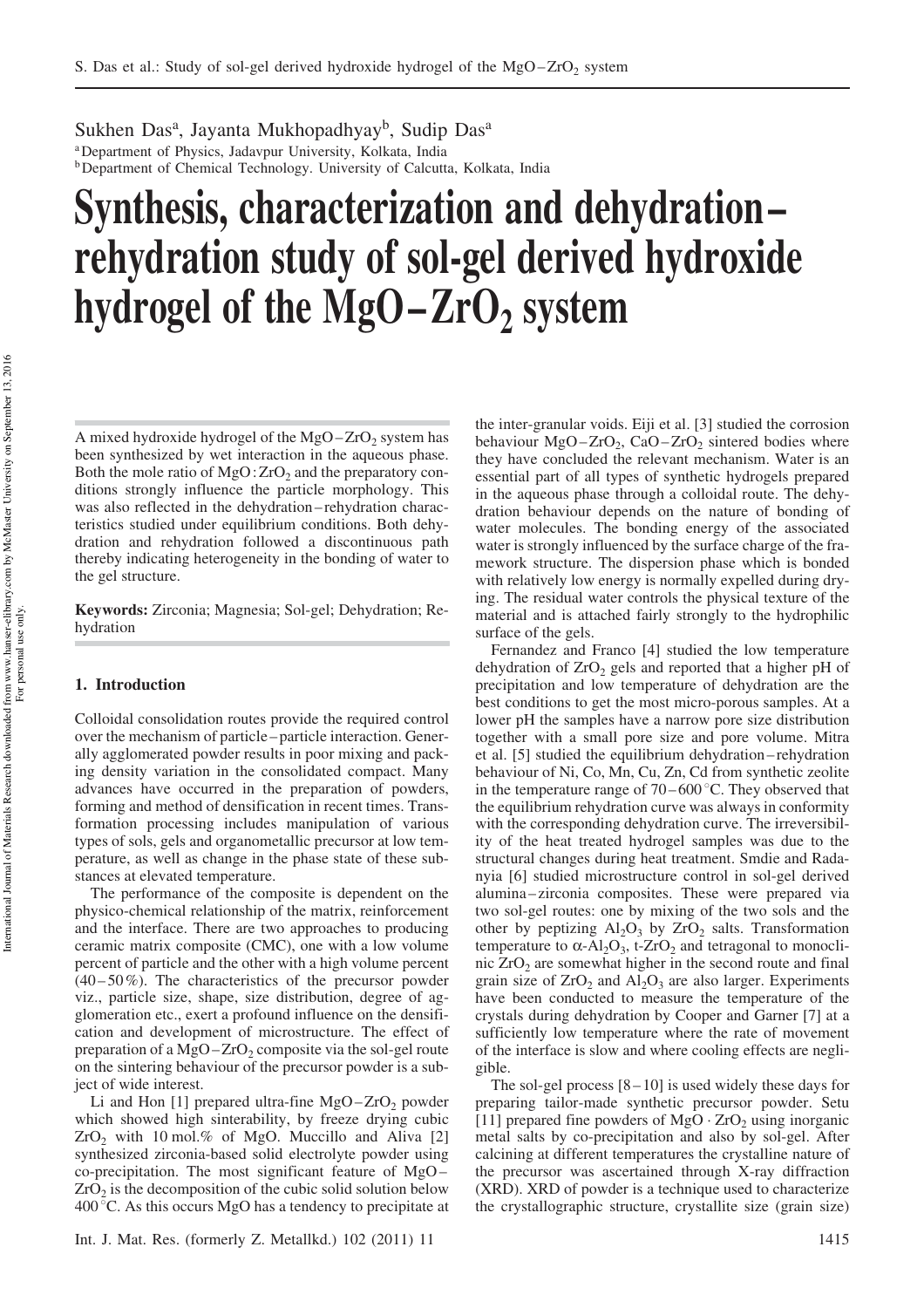and preferred orientation in solid samples. Thermal decomposition and phase transition were studied through thermogravimetric analysis (TGA) and differential thermal analysis (DTA). The DTA identifies the temperature regions and the magnitude of critical events during a drying or firing process while TGA measures the weight loss of a material in drying or in chemical reactions that liberate gases such as structural water release, structural decomposition etc. The TGA also measures the weight gain of a material from rehydration process.

#### 2. Experimental procedure

#### 2.1. Synthesis of the mixed hydroxide hydrogel

Wet interaction in the aqueous phase was followed for the synthesis of the hydrogel. Water soluble ingredients having minimum tendency to hydrolyze viz.,  $Mg(NO<sub>3</sub>)<sub>2</sub>$  and  $ZrOCl<sub>2</sub>$  were taken and dissolved in deionized water. Solution mixtures were prepared at three different mole ratios of  $MgO: ZrO<sub>2</sub>$  by taking requisite volumes of the individual solutions. In each case the solution concentration was adjusted to 5% w/v. Then 1: 1 ammonia solution was slowly added with continuous stirring until the whole mixture set into an enblocked gel at pH 9. The set gel was allowed to age for 24 h, whereby syneresis occurred indicating perfect gel formation. The aged gel was dispersed in large bulk of water and allowed to settle. The supernatant clear liquid was carefully siphoned off followed by addition of fresh water. This process was repeated until the settled mass showed the tendency to disperse. Then it was filtered through a Buckner funnel, washed with hot deionised water and finally dried under vacuum at  $50^{\circ}$ C.

#### 2.2. Analysis

Chemical analysis was carried out to ascertain the molar ratios of  $MgO$ :  $ZrO<sub>2</sub>$  in the synthetic hydrogels. An accurately weighed and finely ground sample was dissolved in 1:4 H2SO<sup>4</sup> solution. Zirconium hydroxide was precipitated from the solution by addition of  $NH_4OH-NH_4Cl$  buffer at pH 10.2. The solution was filtered, washed with deionized water and the residue was ignited to get  $ZrO<sub>2</sub>$  content. From the filtrate MgO was estimated complexometrically with EDTA in presence of solochrome black-T indicator.

NETZSCH Simultaneous Thermal Analyzer STA 409 was used for differential thermal analysis (DTA). The method is based on enthalpy change which occurs when a material undergo physical or chemical change on heating or cooling. About  $0.2 - 0.3$  g of accurately weighed sample was taken in a crucible and placed inside a closed tubular furnace. The temperature of the furnace was raised at the rate of 10 K min<sup>-1</sup> to maximum temperature of 1200 °C.  $\alpha$ -Al<sub>2</sub>O<sub>3</sub> was used as reference material. The temperature differences of the test sample with respect to reference sample during heating were recorded in DTA diagram. Surface area and particle size distribution of the precursor powders were measured using a Carle Erba Strumentazione of Italy (Model No. 1750 Sorpty) which is based on gas adsorption BET principle (using  $N<sub>2</sub>$  adsorption). Infrared analysis was carried out in Hitachi Spectrometer (270-90) in KBr phase. A small amount of accurately weighed sample was mixed thoroughly with KBr in an agate mortar and a disc was prepared under vacuum at a pressure of  $33 \text{ kg cm}^{-2}$ . The operational mode was double beam ratio recording type in which the absolute values of radiation intensity ratio in both reference and sample beam were continuously monitored.

X-ray diffraction analysis of all the samples was carried out in D5000 X-ray diffractometer (Siemens) with scanning speed of  $2^{\circ}$  (2 $\theta$ )/min. The D5000 measures atomic spacing in crystals using diffraction of approximately monochromatic X-radiation. The radiation used is copper k-alpha with a wavelength of 1.5418 Å. The intensity of X-ray diffraction was plotted against angle of incidence. Scanning electron micrographs of all the samples were carried out in a Quanta 3D 200 (FEI) to study the particle morphology.

#### 2.3. Equilibrium dehydration – rehydration study

Dehydration is an equilibrium heat treatment process whereby an accurately weighed sample is allowed to attain thermal equilibrium at a fixed temperature and the change in weight is recorded to calculate the weight loss. A definite quantity of the hydrogel (2 g in each case) was placed in a porcelain crucible and heated in an electrically heated muffle furnace at a selected temperature up to the point of equilibrium. The temperature of heat treatment was varied from 100 °C to 800 °C at 100 °C intervals. The equilibrium time was 2 h at each temperature.

After dehydration at a particular temperature, the heat treated samples were successively equilibrated at relative humidities of  $35\%, 55\%, 75\%$  and  $100\%$  and weighed after each stage. The time to attain equilibrium at each humidity was kept fixed at 24 h.

### 3. Results and discussion

The mixed phase hydrogel exhibited all the characteristics of a true gel. No visible separation of the individual constituents was observed on ageing. The mixed solution of the ingredients did not show any sign of hydrolysis and during slow addition of ammonia, hydrolysis occurred gradually and the whole system set to an enblock gel at pH 9. This was observed in all the samples having different mole ratios of  $MgO:ZrO<sub>2</sub>$  and this was related to the critical instability point of the system. The mixed hydroxide hydrogel possesses residual colloidal charge which was responsible for proper orientation of the polar water molecules in the gel structure. Proper gel formation was also ascertained through the release of syneresis liquid after ageing. No special observation was noted regarding the consistency of the gel. At this particular pH interaction was almost complete according to the stoichiometry of the batch mixture and this was confirmed by testing the filtrate during washing. In order to avoid agglomeration, drying of the washed filtrate cake was carried out under vacuum.

The physical texture of the dried powder was semi-soft, white and homogeneous in nature. The physico-chemical characteristics of the dried precursor powder are given in Table 1. The purity of the samples was ascertained through chemical analysis. The mole ratio of  $MgO:ZrO<sub>2</sub>$  was found to be as per the batch mixture.

The loose bulk density was sufficiently low, which was characteristic of active precursor powder. This was found to be a direct function of  $ZrO<sub>2</sub>$  in the composition.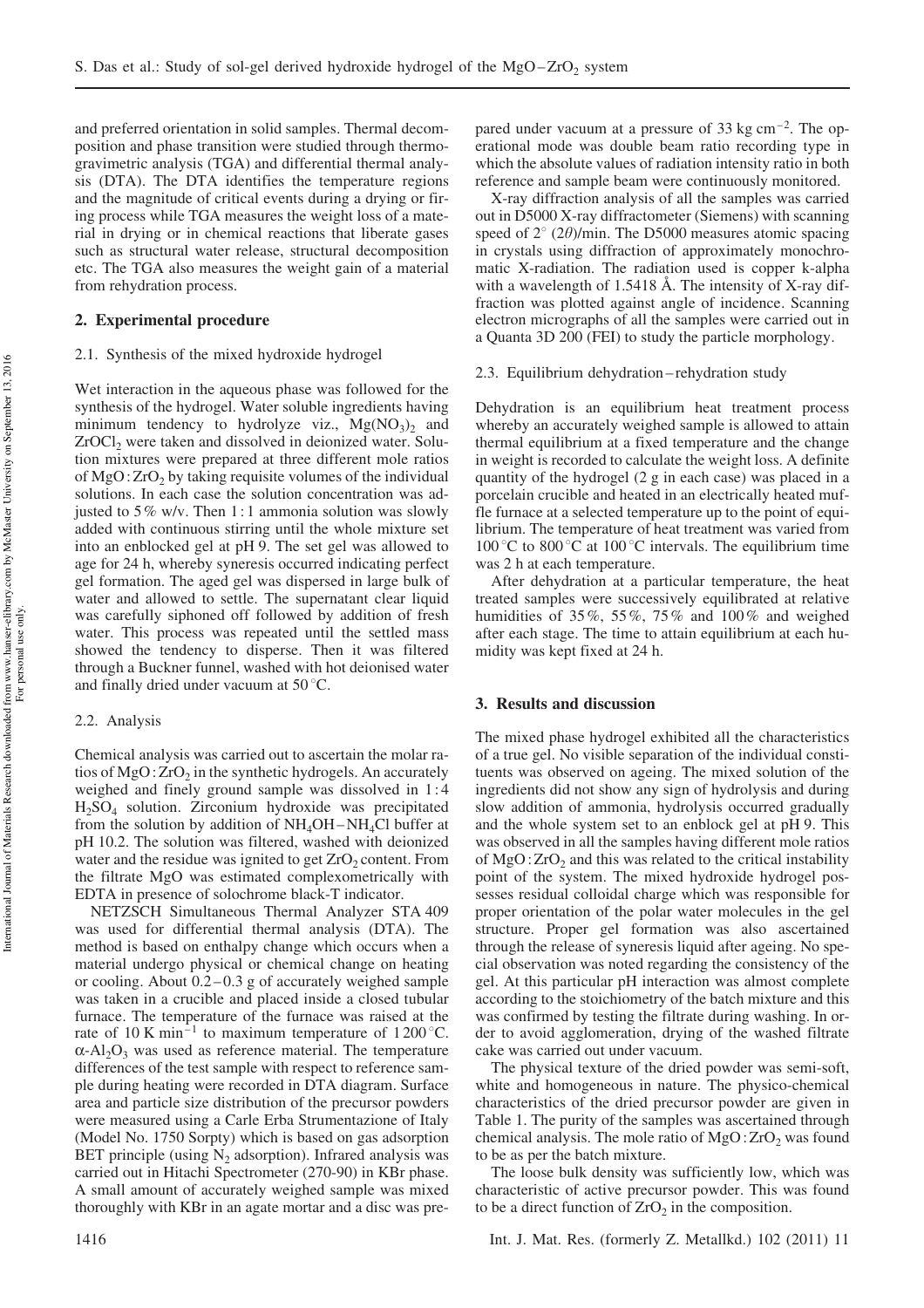| S1. No. | Properties                           | Sample Identity                              |                                              |                                              |
|---------|--------------------------------------|----------------------------------------------|----------------------------------------------|----------------------------------------------|
|         |                                      | Batch I                                      | Batch II                                     | <b>Batch III</b>                             |
| 1.      | Mole ratio $MgO:ZrO2$                | 1:0.154                                      | 1:0.264                                      | 1:0.358                                      |
| 2.      | DTA peak temperature $(^{\circ}C)$   | $140, 390$ (endothermic)<br>660 (exothermic) | $105, 380$ (endothermic)<br>630 (exothermic) | $120, 358$ (endothermic)<br>608 (exothermic) |
| 3.      | Specific surface area $(m^2 g^{-1})$ | 225                                          | 205                                          | 187                                          |
| 4.      | Loose bulk density (g $cm^{-3}$ )    | 0.449                                        | 0.479                                        | 0.552                                        |
| 5.      | Average particle size $(\mu m)$      | 24.60                                        | 25.80                                        | 28.81                                        |
| 6.      | Infrared peak $(cm-1)$               | 3698, 3426, 2368,<br>1562.1388               | 3699, 3432, 1560,<br>1392                    | 3698, 3424, 2372,<br>1561, 1384              |

Table 1. Physico-chemical properties of mixed hydroxide hydrogel of  $MgO-ZrO<sub>2</sub>$  system.



Fig. 1. Simultaneous DTA-TG plots for (a) batch I, (b) batch II and (c) batch III hydrogels. On progressive heat treatment of the hydrogel, dehydration and dehydroxylation occur at two distinct temperature regions. Batch composition influences the reaction temperatures.

Int. J. Mat. Res. (formerly Z. Metallkd.) 102 (2011) 11 1417

DTA of the dried mixed hydroxide hydrogels was carried out in order to have an understanding of their thermal history in relation to the mole ratio of  $MgO:ZrO<sub>2</sub>$ . The thermograms are shown in Fig. 1. Initial strong endothermic peak was due to the expulsion of loosely bound gel water. The peak temperature followed an inverse relation with the  $ZrO<sub>2</sub>$  content in the composition which might be due to the nature of water bonding in the secondary coordination of the respective hydrogel structure. Another strong endothermic reaction was noticed at higher temperature with all the samples and this was related to the dehydroxylation of the hydroxides. Here also the peak temperature exhibited the same sequence as stated earlier. A small exothermic peak above  $600^{\circ}$ C might be due to crystallization of monoclinic  $ZrO<sub>2</sub>$  from the hydrogel lattice. There was distinct variation of the peak temperature with  $ZrO<sub>2</sub>$  content.

The surface area of the precursor powder was found to be significantly high. In this particular binary system the specific surface area decreased with increase in  $ZrO<sub>2</sub>$  content, which appears to be the result of particle agglomeration.

One of the important characteristics of the powder relating to sintering is the state of agglomeration. Bonding in agglomeration varies from weak forces, easily overcome by mechanical or hydrodynamic action to solid bridges as strong as a primary particle. Under dry conditions Van der Waals forces exist between the particles. The packing density of the loose powder or typical bulk density is low for fine powder. This is related to the state of agglomeration. Too low bulk density is undesirable for handling and forming as low bulk density allows only poor die fill; this will lead to granulation. Particle size distribution is one of the important considerations for the high temperature reaction. This was done for the three hydrogels and is shown in Fig. 2.

The infrared spectra of the three hydrogel powders are given in Fig. 3. The characteristic peaks did not shift significantly, thereby indicating that the physical identity of the individual hydroxide was always retained in the mixed system. The OH stretching vibration gives rise to a sharp band in the region  $3700 - 3426$  cm<sup>-1</sup>. However, the stretching vibration in hydroxide is partnered by a bending vibration. Bent tri-atomic water molecules have three normal modes – the symmetric, the asymmetric and the bending vibrations. All these vibrations are IR active, but the symmetric and asymmetric stretching modes are not usually resolved in free and adsorbed water due to the effects of H-bonding. The broad peak in  $3699 \text{ cm}^{-1}$  region was due to the OH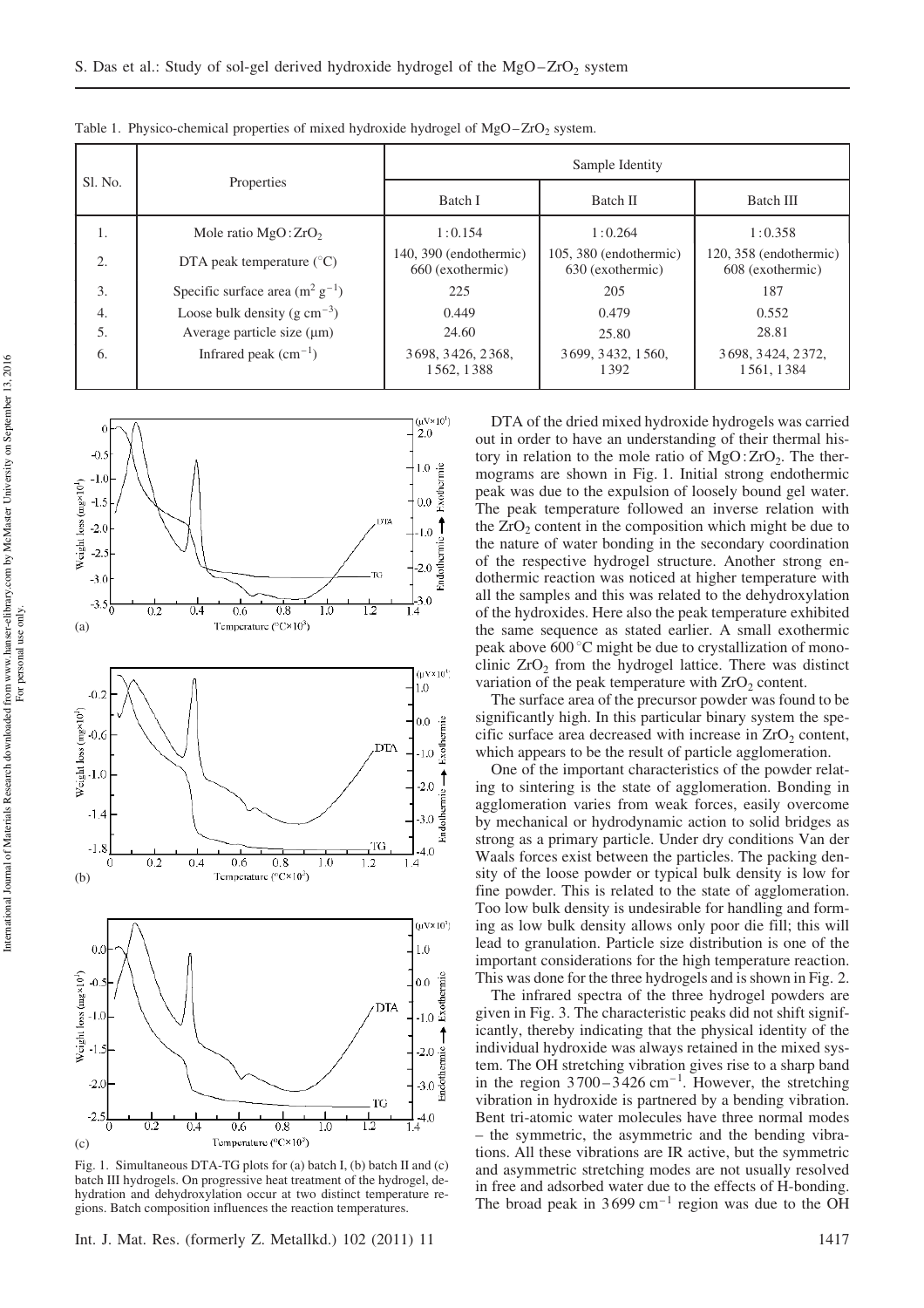

Fig. 2. Particle size analysis of (a) batch I, (b) batch II and (c) batch III. There is a clear trend of increasing average particle diameter and consequently reduction in specific surface area with the increase in  $ZrO<sub>2</sub>$ content in the batch composition.

stretching vibration in the gel structure. The aqueous gel contained a large number of entrapped water molecules and there may be also some H-H linkage. The frequency of this absorption band depends on the nature of the element to which the OH groups are directly bonded. The irregularities were indicated by the broadness and shallowness of the bands. The peak at  $1560 \text{ cm}^{-1}$  probably resulted from the coupling of  $H-O-H$  bending vibration. The  $Zr-O$  stretching vibration was indicated by the peak at  $1390 \text{ cm}^{-1}$ . The Zr – O vibrations are quite intense and therefore the peak shifted to its side. The  $Mg-O$  stretching vibration might be cancelled out by the anti-aligned bending vibration of Zr – O bond, as it was not observed in the spectrogram.

X-ray analysis was carried out to identify the presence of any crystalline phases in the precursor powder. The XRD analysis curves are shown in Fig. 4. Absence of any specific peak, either for MgO and  $ZrO<sub>2</sub>$  or for the composite system, clearly indicates the amorphous nature of the precursor powders.



Fig. 3. Infrared analysis of (a) batch I, (b) batch II and (c) batch III. Insignificant shifts in the characteristic peaks of the individual oxides indicate that the identity of each oxide is retained in the composite hydrogel.

Morphological features of the dried mixed hydroxide hydrogel powder were examined through microstructural study. The SEM micrographs are shown in Fig. 5. These micrographs indicate the formation of amorphous material. Discrete small pores were also observed. The size, number, shape and location of these pores always change with thermal history.

The micrograph of batch I revealed irregular flake shaped aggregates which appeared to be stacking of units without regular outlines. Flake shaped units were sometimes too small to be seen individually, but in other cases they are discernible. More regularity in the distribution pat-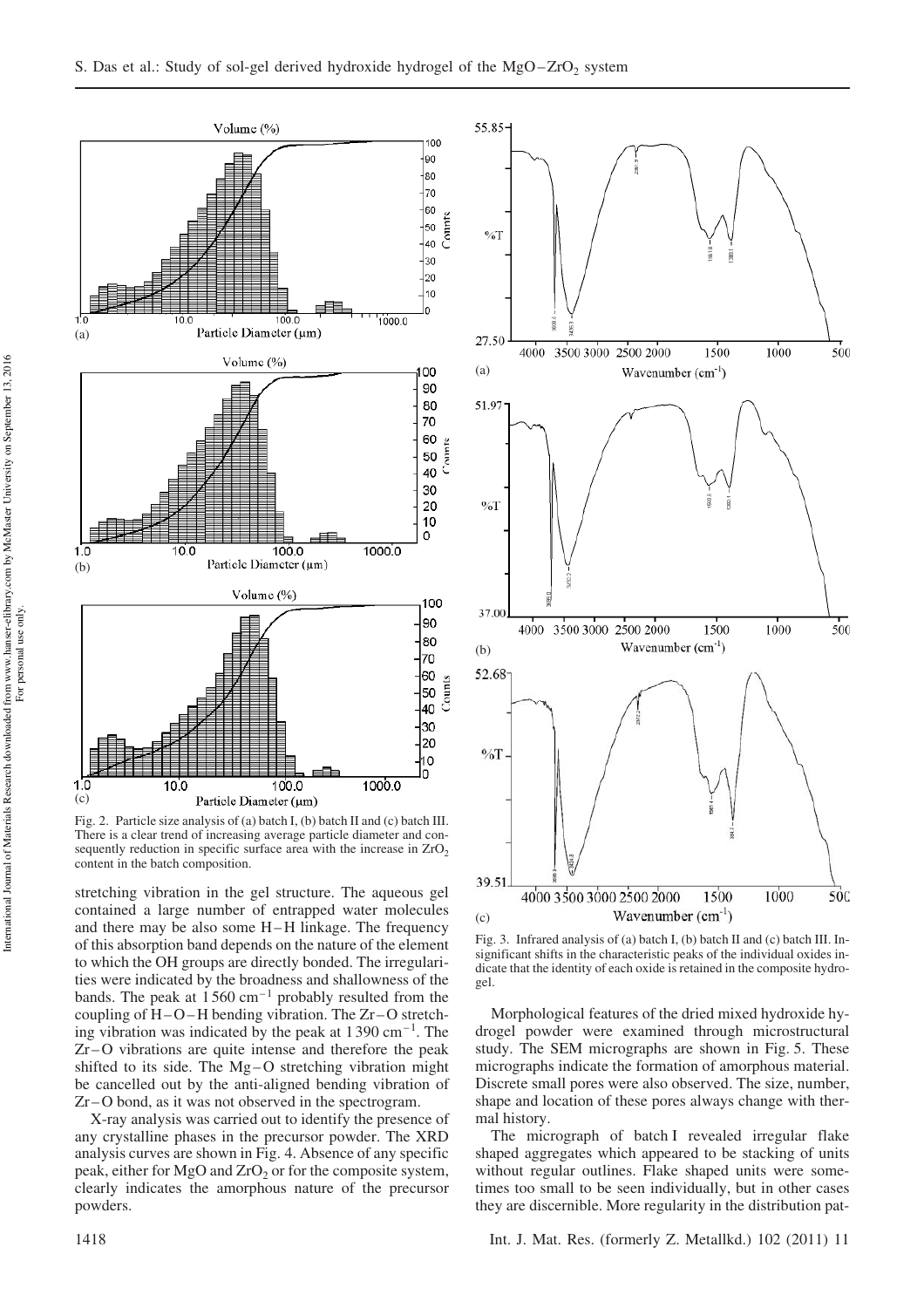

Fig. 4. X-ray analysis of (a) batch I, (b) batch II and (c) batch III. Complete amorphous nature of the hydrogels is supported by the absence of crystallization peaks.

tern was observed with batch II. Particles in general are smaller and zirconium hydroxides (brighter ones) were distributed in the matrix in a quasi-heterogeneous pattern. Batch III exhibited flaky aggregate with poorly developed outlines. The edges of the flakes were somewhat ragged and irregular. They occurred in thinner particles than batch II. The aggregate appeared to be composed of flake shaped units.

The micrographs of batch I exhibited the presence of fluffy aggregates in the matrix. Here there was always a distinct tendency towards elongated lath shaped units. It was







(c)

Fig. 5. Scanning electron micrographs of (a) batch I, (b) batch II and (c) batch III hydrogels. Presence of irregular flaky aggregates without properly developed outlines indicates the amorphous nature of the hydrogels. Brighter zirconium hydroxide particles are distributed in the matrix in a quasi-heterogeneous pattern.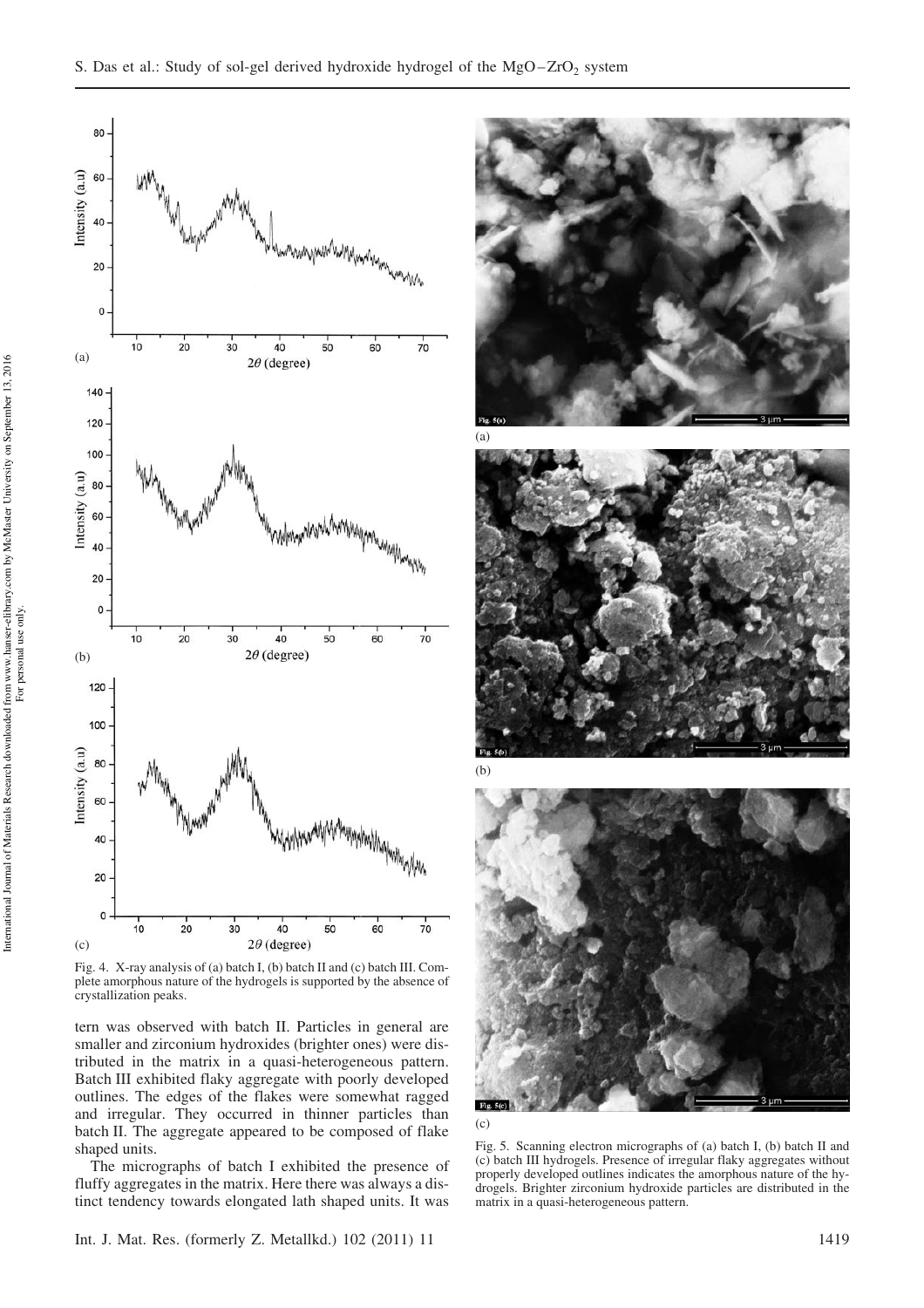

Fig. 6. Relationship between percent dehydration and temperature. The dehydration process follows a discontinuous path and is independent of the batch composition. Initial fast rate of dehydration slows down during progressive heat treatment.

found from the distribution of phases that  $Zr(OH)_4$  particles were in general smaller than  $Mg(OH)$ <sub>2</sub> particles.

Most of the properties related to the gel activity have been associated with the amount and orientation of water molecules. All the hydrogels were subjected to equilibrium dehydration which actually involves loss of water from mixed hydroxides that are bonded to the gel network probably in a heterogeneous manner. In this type of hydroxide hydrogels there are two types of water. Gel water which is attached with fairly loose bonding, is expelled at low temperature. The other is constitutional water which is strongly bonded to the cations.

The nature of the dehydration curves (Fig. 6) appears to be more or less identical irrespective of the of the variation of mole ratio of  $MgO:ZrO<sub>2</sub>$ . From an analysis of the above relationship it has been observed that the whole course of dehydration followed a discontinuous path. Up to  $400\degree\text{C}$  dehydration proceeds at a faster rate and exhibits an inflection, following which it slows down up to the final temperature of heat treatment. The structure of these colloidal gel particles normally corresponds to that of the bulk solid of the same composition. The pores here are larger than in polymeric gels and as such capillary stress develops during the removal of liquid from the pores in the earlier temperature range of the heat treatment. Thus the structure of the heat treated gel at this region is characterized by large porosity and this has important consequences for the firing of the dried gel.

In case of amorphous materials, when dehydration starts the temperature of the surface of the gel drops because of the loss of heat due to latent heat of vaporization of the liquid. However, heat flow to the surface from the atmosphere quickly establishes thermal equilibrium where heat transfer to the surface balances heat loss due to latent heat of vaporization.

The network becomes stiffer with the increase in temperature because of the formation of new bonds by condensation reaction and the porosity decreases.

Rehydration of the hydrated hydrogel is normally related to the structural flexibility and the hydration affinity of the individual phases. The dehydrated sample at each temperature was subjected to rehydration successively at four different humidities. The magnitude of rehydration was calculated on the basis of dehydrated weight. The rehydration – temperature relationship with variation of humidity is shown in Fig. 7. The nature of the curves did not differ to a



Fig. 7. Relationship between percent rehydration and temperature at (a)  $33\%$ , (b)  $55\%$ , (c)  $75\%$  and (d)  $100\%$  relative humidity. Change in powder morphology on progressive heat treatment and mechanism of rehydration are independent of batch composition. The discontinuous nature of rehydration curves is attributed to collapse of the gel structure after a threshold limit during dehydration.